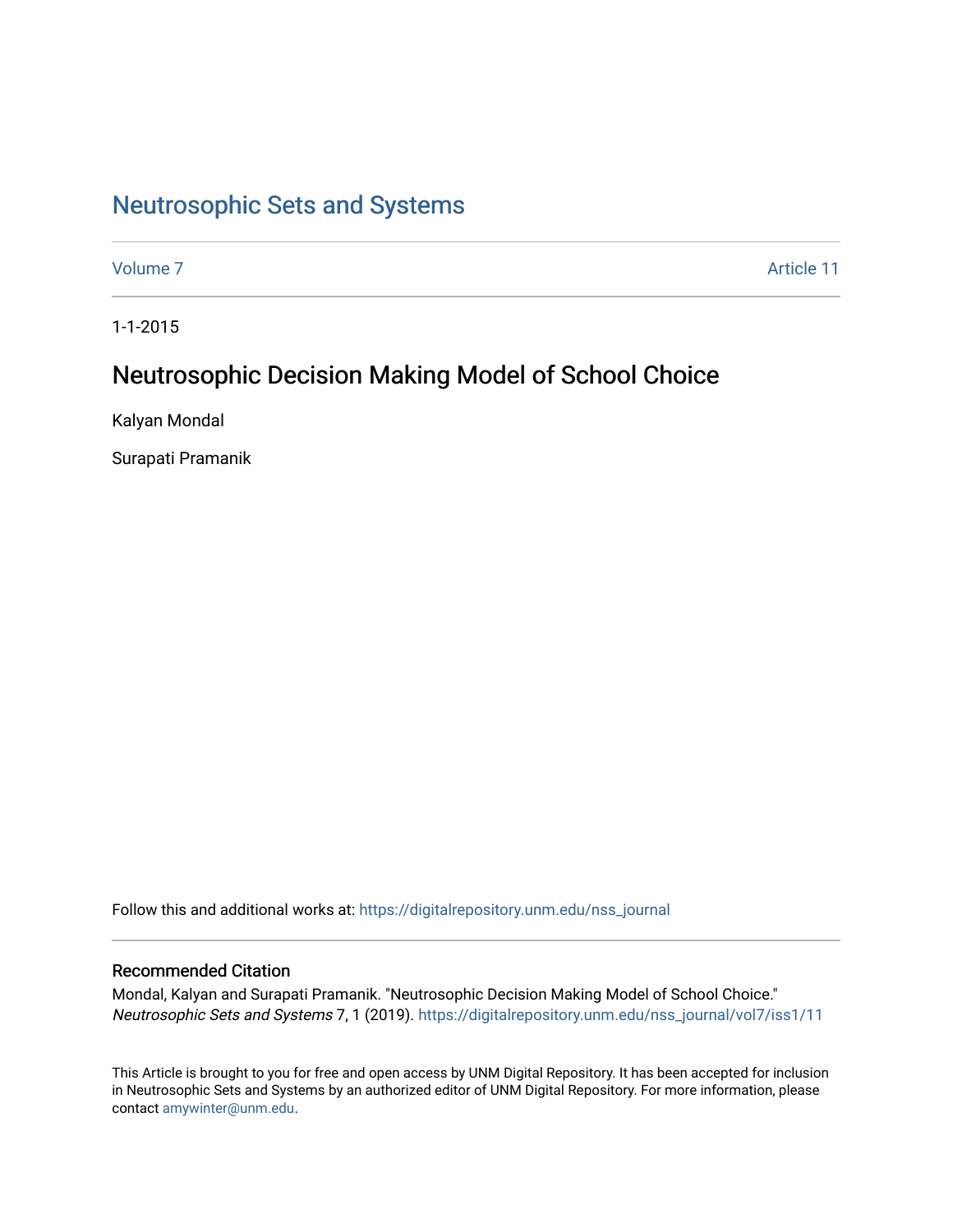

# **Neutrosophic Decision Making Model of School Choice**

**Kalyan Mondal<sup>1</sup> , and Surapati Pramanik2**

'Birnagar High School (HS), Birnagar, Ranaghat, District: Nadia, Pin Code: 741127, West Bengal, India. E mail:kalyanmathematic@gmail.com ²\*Department of Mathematics, Nandalal Ghosh B.T. College, Panpur, PO-Narayanpur, and District: North 24 Parganas, Pin Code: 743126, West Bengal, India.

Correspondence address:Email: sura\_pati@yahoo.co.in

**Abstract** The purpose of this paper is to present single valued neutrosophic decision making model of school choice. Childhood is a crucial stage in terms of a child's physical, intellectual, emotional and social development i.e. all round development of a child. Mental and physical abilities of children grow at an increasing rate. Children particularly need high quality personal care and learning experiences.

Children begin learning from the moment the child takes his/her birth and continues on throughout his/her life. Babies and toddlers need positive early learning experiences for their mental and physical development and this lays the foundation for later school success. So it is necessary to select the best school for the children among all the feasible alternatives by which all needs of the children are fulfilled.

A large number of parents have an increasing array of options in choosing the best school for their children among all alternatives. Those options vary from place to place. In this paper, neutrosophic multi-attribute decisionmaking with interval weight information is used to form a decision-making model for choosing the best school for the children. A numerical example is developed based on expert opinions from english medium schools of Nadia districts, West Bengal, India. The problem is solved to show the effectiveness of the proposed single valued neutrosophic decision making model.

**Keywords:** Neutrosophic multi-attribute decision-making, Grey relational analysis, School choice.

#### **1 Introduction**

Decision-making is a challenging act of choosing between two or more possible alternatives. Decision makers have to make decision based on complete or incomplete information. That's why new scientific strategies must be introduced for improvement the quality of decisions.

Rational choice theory [1, 2, 3] suggests that parents are utility maximizer in decision making who make decisions from clear value preferences based on the costs, benefits, and probabilities of success of various options. The options [1, 2, 3] are namely, ability to fulfil the demand effectively from local schools and teachers, and pursuing the best interests of their children.

Literature review for school choice [4, 5], however, reflects that the context of parental decision-making is more complex than the result of individual rational calculations of the economic return of their investment. Parental choice is a part of social process influenced by salient properties of social class and networks of social relationships [6-9]. Coleman [6], Bauch and Goldring [7], Bosetti [8], Reay and Lucey [9] explain that when an individual comes in close contact with important decision making situation, a rational actor will engage in a search for information before making a decision. However, According to Ball [10], parents seem to use a mixture of rationalities involving an element of the fortuitous and haphazard.

 For school choice, parents generally depend on their personal values and judgment as well as others within their social and professional networks in order to collect required information. Parents prefer to choice private schools because they think their children will have better opportunities in private schools. To perform this optimally, parents need to have a clear understanding of school administration and the rules of the school admission process and engage in strategic school choice. In this challenging and demanding process, parents may make technical errors about the rules as well as in judgment in selecting and ordering the schools. Abdulkadiroglu and Sonmez [11] mentioned that the open enrollment school choice programs in Boston, Minneapolis, and Seattle ask parents to make complex school choice decisions, which can result in an inefficient allocation of school seats. In order to deal school choice problem, new model is urgently needed.

 Most of the study on school choice is based on assumptions at the theoretical level with little practical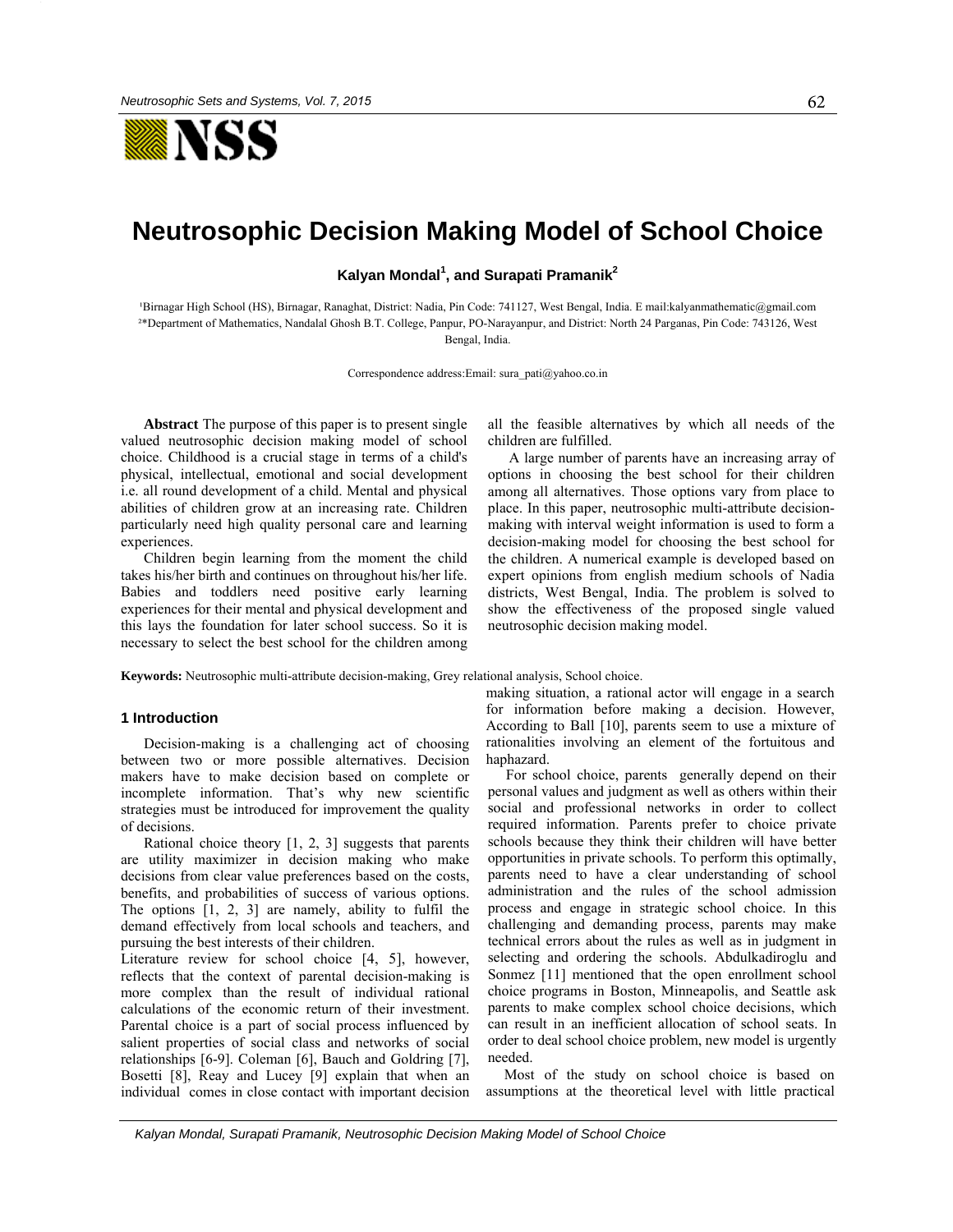situation. Most of the research on school choice is done in crisp environment. Radhakrishnan and Kalaichelvi [12] studied school choice problem based on fuzzy analytic hierarchy process. However, in fuzzy environment degree of indeterminacy is not included. So neutrosophic set theoretic based approach may be helpful to deal this type of problems. Literature review indicates that no research on school choce is done in neutrosophic environment.

Decision making is oriented in every sphere of human activities. However, human being realizes problems in making decision on many normal activities such as education for children, quality of food, transportation, purchasing, selection of partner, healthcare, selection of shelter, etc. A small number of studies are done on edcational problems based on the concept of fuzzy set, neutrosophic set and grey system theory. Pramanik and Mukhopadhyaya [13] presented grey relational analysis based on intuitionistic fuzzy multi criteria group decisionmaking approach for teacher selection in higher education. Mondal and Pramanik [14] presented multi-criteria group decision making approach for teacher recruitment in higher education under simplified neutrosophic environment. In this paper we present a methodological approach to choose the best elementary school for children among particular alternatives to their designated neighbourhood using neutrosophic multi-attribute decision-making with interval weight information based on grey relational analysis. .

A numerical example is developed based on expert opinions from english medium schools of Nadia districts, West Bengal, India . The problem is solved to demonstrate the effectiveness of the proposed neutrosophic decision making model.

Rest of the paper is organized as follows: Section 2 presents preliminaries of neutrosophic sets. Section 3 describes single valued neutrosophic multiple attribute decision making problem based on GRA with interval weight information. Section 4 is devoted to propose neutrosophic decision making model of school choice. Finally, Section 5 presents concluding remarks.

#### **2 Neutrosophic preliminaries**

#### **2.1 Definition on neutrosophic sets**

The concept of neutrosophic set is originated from neutrosophy, a new branch of philosophy. According to Smarandache [15] ''Neutrosophy studies the origin, nature, and scope of neutralities, as well as their interactions with different ideational spectra``.

**Definition1:** Let ξ be a space of points (objects) with generic element in ξ denoted by *x*. Then a neutrosophic set *α* in ξ is characterized by a truth membership function *T<sup>α</sup>* an indeterminacy membership function  $I_\alpha$  and a falsity membership function  $F_a$ . The functions  $T_a$  and  $F_a$  are real standard or non-standard subsets of  $\left[0^-,1^+\right]$  that is  $T_a$ .  $\xi \to 0^-$ ,1<sup>+</sup>  $[; I_a: \xi \to 0^-$ ,1<sup>+</sup>  $[; F_a: \xi \to 0^-$ ,1<sup>+</sup>  $[$ .

It should be noted that there is no restriction on the sum of  $T_a(x)$ ,  $I_a(x)$ ,  $F_a(x)$  i.e.

 $0^{-} \le T_a(x) + I_a(x) + F_a(x) \le 3^+$ 

**Definition2:** The complement of a neutrosophic set *α* is denoted by  $\alpha^c$  and is defined by

$$
T_{\alpha}c(x) = \{t^*\} - T_{\alpha}(x); I_{\alpha}c(x) = \{t^*\} - I_{\alpha}(x)
$$
  

$$
F_{\alpha}c(x) = \{t^*\} - F_{\alpha}(x)
$$

**Definition3:** (Containment) A neutrosophic set  $\alpha$  is contained in the other neutrosophic set  $\beta$ ,  $\alpha \subset \beta$  if and only if the following result holds.

inf  $T_a(x) \le \inf T_a(x)$ ,  $\sup T_a(x) \le \sup T_a(x)$  $\inf I_{\alpha}(x) \ge \inf I_{\beta}(x)$ ,  $\sup I_{\alpha}(x) \ge \sup I_{\beta}(x)$ inf  $F_a(x) \ge \inf F_a(x)$ ,  $\sup F_a(x) \ge \sup F_a(x)$ for all *x* in ξ.

**Definition4: (Single-valued neutrosophic set).** Let ξ be a universal space of points (objects) with a generic element of ξ denoted by *x*.

A single-valued neutrosophic set *S* is characterized by a truth membership function  $T_s(x)$ , an indeterminacy membership function  $I_s(x)$ , and a falsity membership function  $F_s(x)$  with  $T_s(x)$ ,  $I_s(x)$ ,  $F_s(x) \in [0, 1]$  for all x in ξ . When ξ is continuous, a SNVS can be written as follows:

$$
S = \int\limits_x \langle T_s(x), F_s(x), I_s(x) \rangle / x, \forall x \in \xi
$$

and when ξ is discrete, a SVNSs *S* can be written as follows:

 $S = \sum \langle T_s(x), F_s(x), I_s(x) \rangle / x, \forall x \in \xi$ 

It should be noted that for a SVNS *S*,

 $0 \leq$  sup T<sub>S</sub>(x) + sup F<sub>S</sub>(x) + sup I<sub>S</sub>(x)  $\leq$  3,  $\forall$ x  $\in \xi$ 

and for a neutrosophic set, the following relation holds:  $( \int_0^{\infty} \mathbf{S} \sin \mathcal{T}_S(x) + \sin \mathcal{F}_S(x) + \sin \mathcal{T}_S(x) \mathbf{S}^T, \forall x \in \mathcal{Z}$ 

**Definition5:** The complement of a neutrosophic set *S* is denoted by  $S^c$  and is defined by

 $T_S^c(x) = F_S(x); I_S^c(x) = 1 - I_S(x); F_S^c(x) = T_S(x)$ 

**Definition6:** A SVNS  $S_\alpha$  is contained in the other SVNS  $S_\beta$ , denoted as  $S_\alpha \subseteq S_\beta$  iff,  $T_{S_\alpha}(x) \leq T_{S_\beta}(x)$ ;

 $I_{S_{\alpha}}(x) \ge I_{S_{\beta}}(x);$   $F_{S_{\alpha}}(x) \ge F_{S_{\beta}}(x), \forall x \in \xi.$ 

**Definition7:** Two single valued neutrosophic sets *S<sup>α</sup>* and *S<sub>β</sub>* are equal, i.e.  $S_\alpha = S_\beta$ , if and only if  $S_\alpha \subseteq S_\beta$  and  $S_\alpha$ ⊇ *S<sup>β</sup>*

**Definition8: (Union)** The union of two SVNSs  $S_\alpha$  and *S*<sup>β</sup> is a SVNS *S*<sup>γ</sup>, written as  $S_y = S_a \cup S_\beta$ .

Its truth membership, indeterminacy-membership and falsity membership functions are related to those of  $S_a$  and <sup>β</sup> *S* as follows:

$$
T_{S_Y}(x) = \max (T_{S_\alpha}(x), T_{S_\beta}(x));
$$
  
\n
$$
I_{S_Y}(x) = \min (I_{S_\alpha}(x), I_{S_\beta}(x));
$$

*Kalyan Mondal, Surapati Pramanik, Neutrosophic Decision Making Model of School Choice*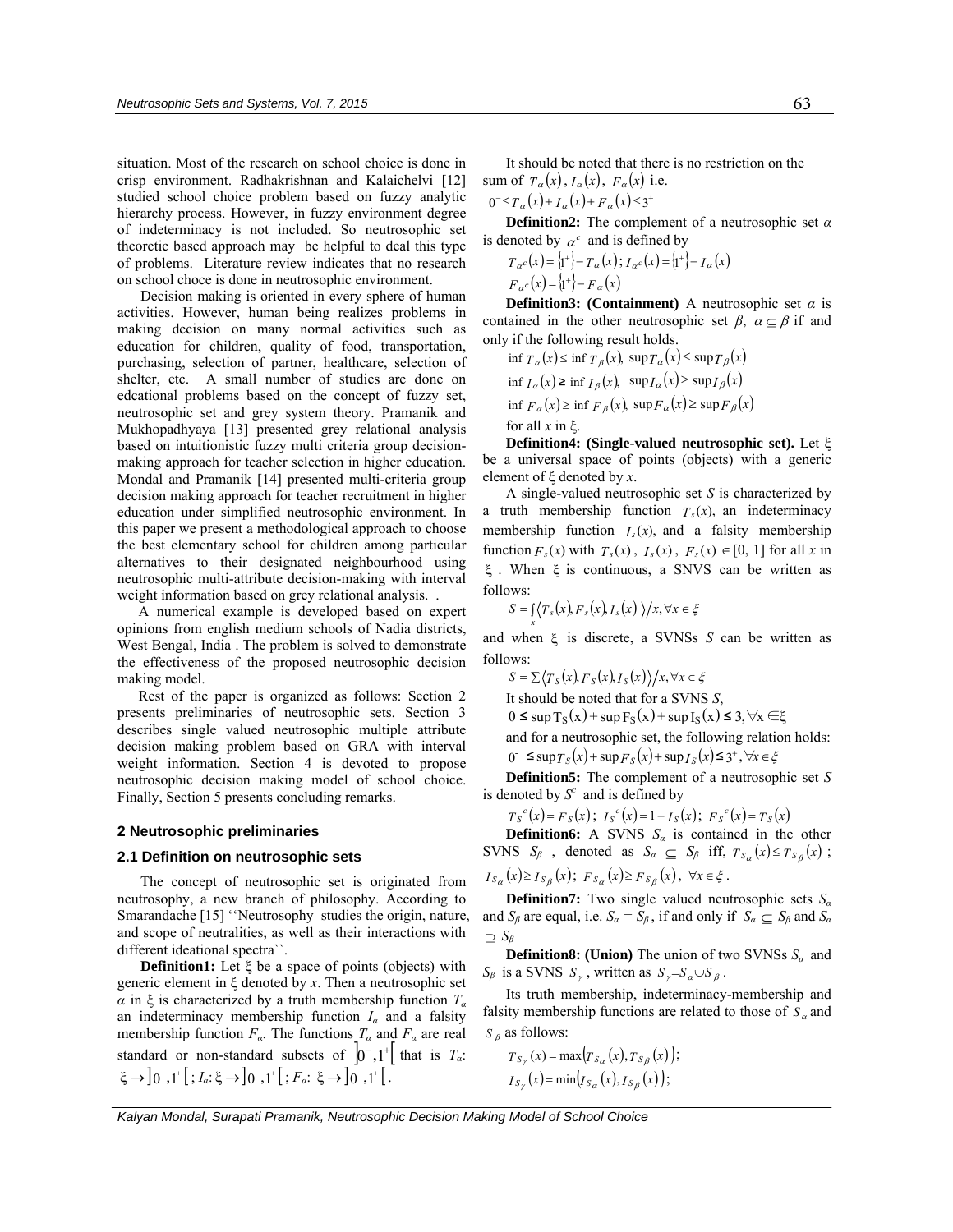$F_{S_Y}(x) = \min(F_{S_{\alpha}}(x), F_{S_{\beta}}(x))$  for all *x* in  $\xi$ 

**Definition 9: (intersection)** The intersection of two SVNSs,  $S_\alpha$  and  $S_\beta$  is a SVNS  $S_\delta$ , written as  $S_\delta = S_\alpha \cap S_\beta$ . Its truth membership, indeterminacy-membership and falsity membership functions are related to those of  $S_a$  and *Sβ* as follows:

 $T_{S_{\delta}}(x) = \min\{T_{S_{\delta}}(x), T_{S_{\delta}}(x)\}\$  $I_{S_{\delta}}(x) = \max(I_{S_{\alpha}}(x), I_{S_{\beta}}(x));$  $F_{S_{\delta}}(x) = \max(F_{S_{\alpha}}(x), F_{S_{\beta}}(x))$ ,  $\forall x \in \xi$ 

#### **3. Distance between two neutrosophic sets**

The general SVNS can be written by the following form:

 $S = \{(x/(T_S(x), I_S(x), F_S(x))): x \in \xi\}$ 

Finite SVNSs can be represented by the ordered tetrads:

$$
S = \begin{cases} (x_1/(T_S(x_1), I_S(x_1), F_S(x_1))), \cdots, \\ (x_m/(T_S(x_m), I_S(x_m), F_S(x_m))) \end{cases}, \forall x \in \xi
$$
 (1)

**Definition 10:**Let

$$
S_{\alpha} = \begin{cases} \left( x_1 / (T_{S_{\alpha}}(x_1), I_{S_{\alpha}}(x_1), F_{\alpha} S(x_1)) \right), \cdots, \\ \left( x_n / (T_{S_{\alpha}}(x_n), I_{S_{\alpha}}(x_n), F_{S_{\alpha}}(x_n)) \right) \end{cases}
$$
 (2)

$$
S_{\beta} = \begin{cases} \n\left\{ (x_1 / (T_{S_{\beta}}(x_1), I_{S_{\beta}}(x_1), F_{S_{\beta}}(x_1))), \cdots, \atop (x_n / (T_{S_{\beta}}(x_n), I_{S_{\beta}}(x_n), F_{S_{\beta}}(x_n))) \right\} \n\end{cases}
$$
\n(3)

 be two single-valued neutrosophic sets (SVNSs) in *x={x1, x2, x3,…,xn}*

Then the Hamming distance between two SVNSs as  $S_\alpha$  and  $S_\beta$  is defined as follows:

$$
d_S(S_\alpha, S_\beta) = \sum_{i=1}^n \left\langle \begin{vmatrix} T_{S_\alpha}(x) - T_{S_\beta}(x) & + \\ I_{S_\alpha}(x) - I_{S_\beta}(x) & + \\ F_{S_\alpha}(x) - F_{S_\beta}(x) & \end{vmatrix} \right\rangle \tag{4}
$$

and normalized Hamming distance between two SNVS  $S_\alpha$  and  $S_\beta$  is defined as follows:

$$
N_{dS}(S_{\alpha}, S_{\beta}) = \frac{1}{3n} \sum_{i=1}^{n} \left\langle \begin{vmatrix} T_{S_{\alpha}}(x) - T_{S_{\beta}}(x) + \\ I_{S_{\alpha}}(x) - I_{S_{\beta}}(x) + \\ F_{S_{\alpha}}(x) - F_{S_{\beta}}(x) \end{vmatrix} \right\rangle
$$
(5)

with the following two properties

$$
1. \qquad 0 \leq d_S \left( S_\alpha, S_\beta \right) \leq 3n \tag{6}
$$

$$
2. \qquad 0 \leq N_{d_S}(S_\alpha, S_\beta) \leq 1 \tag{7}
$$

**Definition11:** From the neutrosophic cube [16], it can be stated that the membership grade represents the estimates reliability. Ideal neutrosophic reliability solution INERS[17]

 $Q_S^+ = \langle q_{S_1}^+, q_{S_2}^+, \cdots, q_{S_n}^+ \rangle$  is a solution in which every component is presented by  $q_{S_j}^+ = \langle T_j^+, I_j^+, F_j^+ \rangle$  where  $T_j^+$  = max  $\{T_{ij}\}\;$ ,  $I_j^+$  = min  $\{I_{ij}\}\;$  and  $F_j^+$  = min  $\{F_{ij}\}\;$  in the

neutrosophic decision matrix  $D_s = \langle T_{ii}, I_{ii}, F_{ii} \rangle_{max}$  for  $i = 1$ ,  $2, ..., m, j = 1, 2, ..., n$ 

**Definition 12:** In the neutrosophic cube [16] maximum un-reliability occurs when the indeterminacy membership grade and the degree of falsity membership reaches maximum simultaneously. Therefore, the ideal neutrosophic estimates un-reliability solution (INEURS) [17]

 $Q_S^-\ = \langle q_{S_1}^-, q_{S_2}^-, \cdots, q_{S_n}^-\rangle$  is a solution in which every component is represented by  $q_{S_j}^{\text{T}} = \langle T_j^{\text{T}}, T_j^{\text{T}}, F_j^{\text{T}} \rangle$  where  $T_j = \min_i \{T_{ij}\}\$ ,  $I_j = \max_i \{I_{ij}\}\$  and  $F_j = \max_i \{F_{ij}\}\$  in the neutrosophic decision matrix  $D_s = \langle T_{ij}, I_{ij}, F_{ij} \rangle_{m \times n}$  for  $i = 1$ ,  $2, ..., m, j = 1, 2, ..., n$ 

### **3. Single valued neutrosophic multiple attribute decision-making problems based on GRA with interval weight information** [17]

A multi-criteria decision making problem with m alternatives and n attributes is here considered. Let *A*1*, A*2 *, ..., A*m be a discrete set of alternatives, and *C*1*, C*2*, ..., C*n be the set of criteria. The decision makers provide the ranking of alternatives. The ranking presents the performances of alternatives  $A_i$  against the criteria  $C_i$ . The values associated with the alternatives for MADM problem can be presented in the following decision matrix (see Table 1).

Table 1: Decision matrix

$$
D = \left\langle \delta_{ij} \right\rangle_{m \times n} = \begin{array}{c|cccc} C_1 & C_2 & \cdots & C_n \\ \hline A_1 & \delta_{11} & \delta_{12} & \cdots & \delta_{1n} \\ \hline \delta_{21} & \delta_{22} & \cdots & \delta_{2n} \\ \vdots & \vdots & \ddots & \vdots \\ A_m & \delta_{m1} & \delta_{m2} & \cdots & \delta_{mn} \end{array} \tag{8}
$$

The weight  $\omega_i \in [0, 1]$  (  $j = 1, 2, ..., n$ ) represents the relative importance of criteria  $C_i$  ( $j = 1, 2, ..., m$ ) to the decision-making process such that  $\sum_{j=1}^{n} \omega_j = 1$ . S is the set of partially known weight information that can be represented by the following forms due to Kim and Ahn[18] and Park [19].

**Form1**. A weak ranking:  $\omega_i \geq \omega_j$  for  $i \neq j$ ;

**Form2.** A strict ranking:  $\omega_i - \omega_j \ge \psi_i$ ,  $\psi_i > 0$ , for  $i \ne j$ ; **Form3.** A ranking of differences:  $\omega_i - \omega_i \geq \omega_k - \omega_1$ , for  $j \neq k \neq 1$ ;

**Form4.** A ranking with multiples:  $\omega_i \geq \sigma_j \omega_j$ ,  $\sigma_j \in [0, 1]$ 1], for  $i \neq j$ ;

**Form5.** An interval form  $\delta_i \leq \omega_i \leq \delta_i + \varepsilon_i$ ,  $0 \leq \delta_i \leq \delta_i + \varepsilon_i$ ≤ 1

The steps of single valued neutrosophic multiple attribute decision-making based on GRA under SVNS due to Biswal et al.[20] can be presented as follows.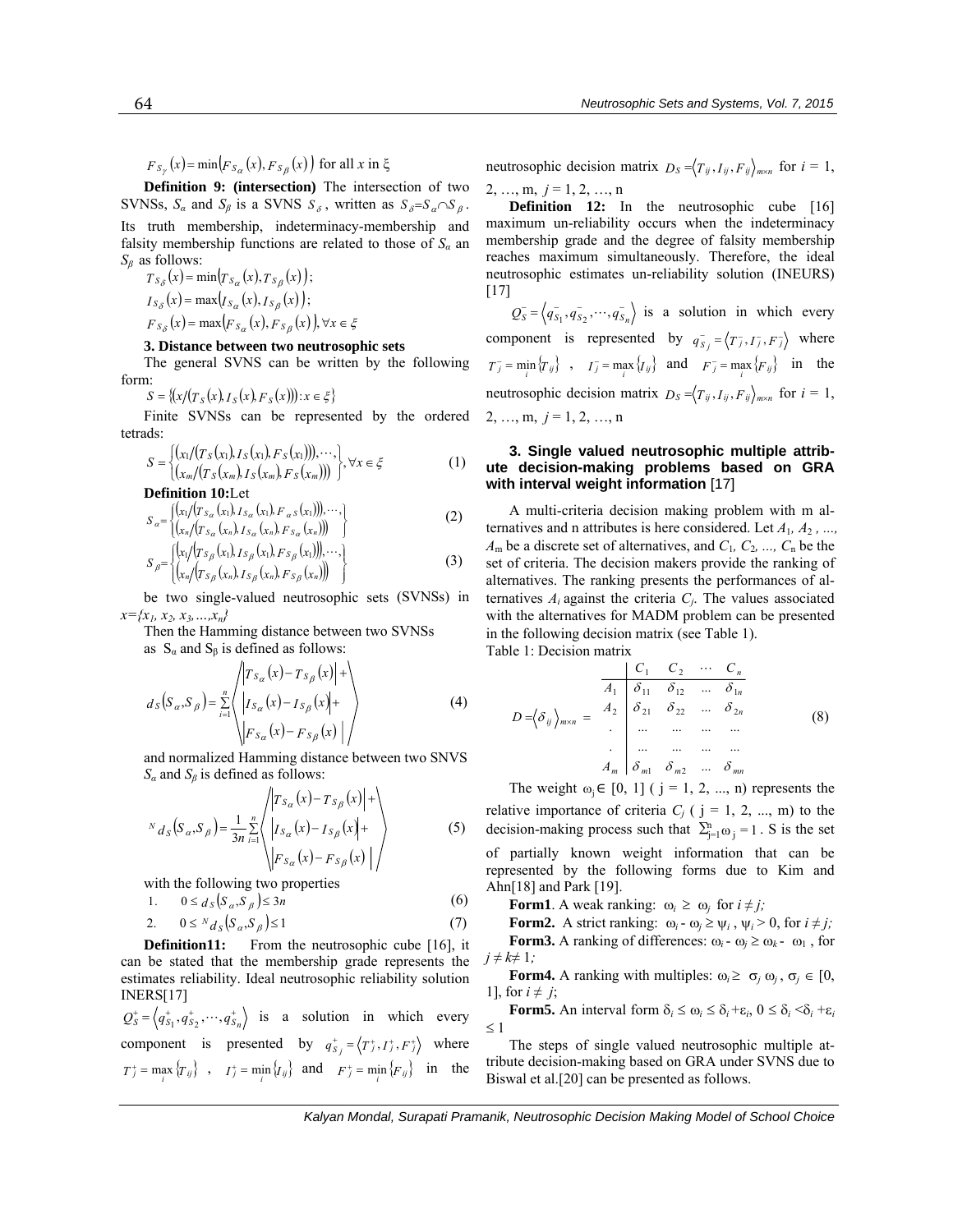**Step1. Construction of the decision matrix with SVNSs** 

Consider the above mention multi attribte decision making problem(8). The general form of decision matrix as shown in Table1 can be presented after data pre-processing. Here, the ratings of alternatives  $A_i$  ( $i = 1, 2, ...$  m) with respect to attributes  $C_j$  ( $j = 1, 2,...n$ ) are considered as SVNSs. The neutrosophic values associated with the alternatives for MADM problems can be represented in the following decision matrix (see Table 2):

Table2:Decision matrix with SVNS

*mmmm mmm mnmnmn nnn nnn n nmijijijS FITFITA FIT FITFITA FIT FITFITA FIT C C C FIT* ,, ,,...,, . ... ... ... ... . ... ... ... ... ,, ,,...,, ,, ,,...,, ... ,, 111 222 2 212121 222222 222 1 111111 121212 111 1 2 <sup>δ</sup> = <sup>×</sup> = (9)

In the matrix  $d_S = \langle T_{ij}, I_{ij}, F_{ij} \rangle_{m \times n}$   $T_{ij} I_{ij}$  and  $F_{ij}$  denote the degrees of truth membership, degree of indeterminacy and degree of falsity membership of the alternative *Ai* with respect to attribute  $C_i$ . These three components for SVNS satisfy the following properties:

1. 
$$
0 \le T_{ij} \le 1
$$
,  $0 \le I_{ij} \le 1$ ,  $0 \le F_{ij} \le 1$  (10)

2. 
$$
0 \le T_{ij} + I_{ij} + F_{ij} \le 3
$$
 (11)

**Step2. Determination of the ideal neutrosophic estimates reliability solution (INERS) and the ideal neutrosophic estimates un-reliability solution (INEURS).** 

The ideal neutrosophic estimates reliability solution (INERS) and the ideal neutrosophic estimates un-reliability solution (INEURS)for single valued neutrosophic decision matrix can be determined from the defintion 11 and 12.

**Step3. Calculation of the neutrosophic grey relational coefficient.** 

Grey relational coefficient of each alternative from INERS can be defined as follows:

$$
G_{ij}^{+} = \frac{\min_{j} \min_{j} A_{ij}^{+} + \rho \max_{i} \max_{j} A_{ij}^{+}}{\Delta_{ij}^{+} + \rho \max_{i} \max_{j} A_{ij}^{+}}
$$
(12)

where 
$$
\Delta_{ij}^+ = d(q_{S_j}^+, q_{S_{ij}})
$$
,  $i = 1, 2, ..., m$  and  $j = 1, 2, ..., n$ .

Grey relational coefficient of each alternative from INEURS can be defined as follows:

$$
G_{ij}^{-} = \frac{\min_{i} \min_{j} \Delta_{ij}^{-} + \rho \max_{i} \max_{j} \Delta_{ij}^{-}}{\Delta_{ij}^{-} + \rho \max_{i} \max_{j} \Delta_{ij}^{-}}
$$
(13)

where 
$$
\Delta_{ij} = d(q_{S_{ij}}, q_{S_j})
$$
,  $i = 1, 2, ..., m$  and  $j = 1, 2, ..., n$ .

 $\rho \in [0,1]$  is the distinguishing coefficient or the identification coefficient,. Smaller value of distinguishing coefficient reflects the large range of grey relational coefficient. Generally,  $\rho = 0.5$  is set for decision-making situation.

#### **Step4. Determination of the weights of the criteria**

The grey relational coefficient between INERS and itself is (1, 1, …, 1). Similarly, the grey relational coefficient between INEURS and itself is also (1, 1, …, 1). The corresponding deviations are presented as follows:

 $d_i^+(w) = \sum_{j=1}^n (1 - G_{ij}^+) w_j$  (14)

$$
(14)
$$

$$
d_i^{\dagger}(w) = \sum_{j=1}^n \left( 1 - G_{ij}^{\dagger} \right) w_j \tag{15}
$$

A satisfactory weight vector  $W = (w_1, w_2, \ldots, w_n)$  is determined by making smaller all the distances  $d_i^+(w) = \sum_{j=1}^n (1 - G_{ij}^+)_{W_j}$  and  $d_i^-(w) = \sum_{j=1}^n (1 - G_{ij})_{W_j}$ 

 Using the max-min operator [21] to integrate all the distances

 $d_i^+(w) = \sum_{i=1}^n (1 - G_{ii}^+)_{W_i}$  for  $i = 1, 2, ..., m$  and  $d_i^-(w) = \sum_{j=1}^n (1 - G_{ij}) w_j$  for  $i = 1, 2, ..., m$ , Biswas et al. [20] formulated the following programming model:

$$
Model: \text{la}: \begin{cases} \min z^+ \\ \text{subject to}: \sum_{j=1}^n \left( 1 - G_{ij}^+ \right) w_{ij} \leq z^+ \end{cases} \tag{16}
$$

For 
$$
i=1, 2, ..., m
$$
  
\nModel :1b : 
$$
\begin{cases}\n\min z \\
\text{subject to} : \sum_{j=1}^{n} (1 - G_{ij})w_{ij} \leq z\n\end{cases}
$$
\n(17)

Here 
$$
z^+ = \max_i \left\langle \sum_{j=1}^n \left( 1 - G_{ij}^+ \right) w_j \right\rangle
$$
 and

$$
z = \max_{i} \left\langle \sum_{j=1}^{n} \left( 1 - G_{ij} \right) w_j \right\rangle
$$
 for  $i = 1, 2, ..., m$ 

Solving these two models (*Model-1a*) and (*Model-1b*), the optimal solutions  $W^+ = (w_1^+, w_2^+, ..., w_n^+)$  and  $W =$  $(w_1, w_2, ..., w_n)$  can be obtained. Combination of these two optimal solutions provides the weight vector of the criterion i.e.

$$
W = tW^{+} + (1-t)W
$$
 for  $t \in ]0, 1[$ . (18)

**Step5. Calculation of the neutrosophic grey relational coefficient (NGRC)**

The degree of neutrosophic grey relational coefficient of each alternative from Indeterminacy Truthfullness Falsity Positive Ideal Solution (ITFPIS) and Indeterminacy Truthfullness Falsity Negative Ideal Solution (ITFNIS) are obtaoinrd using the following relationss:

$$
G_i^+ = \sum_{j=1}^n w_j G_{ij}^+ \tag{19}
$$

$$
G_{i}^{-} = \sum_{j=1}^{n} w_{j} G_{ij}^{-} \tag{20}
$$

**Step6. Calculation of the neutrosophic relative relational degree (NRD**)

Neutrosophic relative relational degree of each alternative from ITFPIS can be obtained by employing the following equation:

*Kalyan Mondal, Surapati Pramanik, Neutrosophic Decision Making Model of School Choice*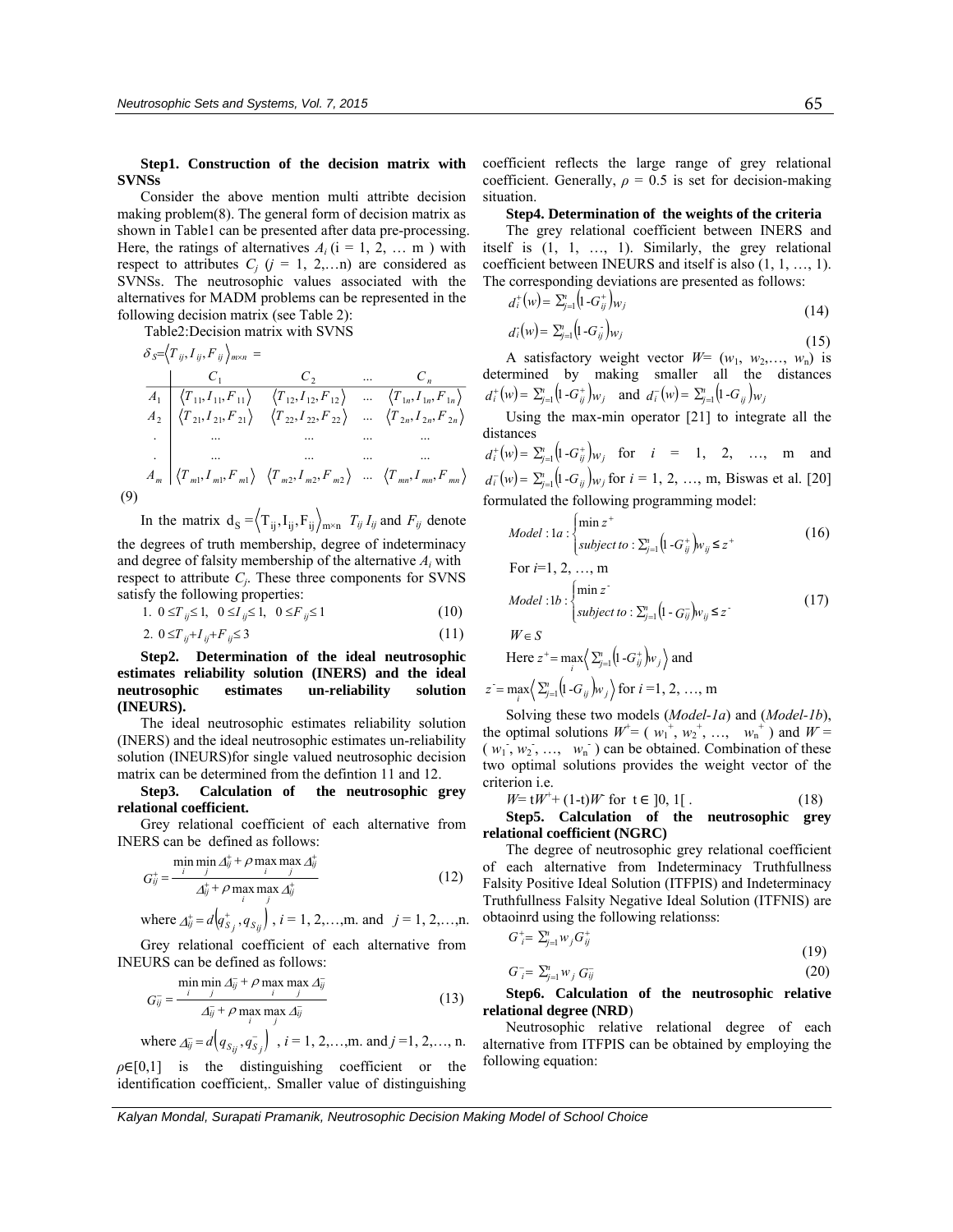$$
R_i = \frac{G_i^+}{G_i^+ + G_i^-}
$$
\n<sup>(21)</sup>

#### **Step7**. **Ranking of the alternatives**

The highest value of neutrosophic relative relational degree R*i* reflects the most desired alternative.

### **4. Single valued neutrosophic decision making model of school choice**

Based on the field study, five major criteria for are identified by domain experts for developing a model for the selection of the best school by the parents for their children. The details are presented as follows.

**1)** Facility of transportation  $(C_1)$ : It includes the cost of transportation facility availed by the child provided by school administration from child's house to the school.

**2)** Cost  $(C_2)$ : It includes reasonable admission fees and other fees stipulated by the school administration.

**3) Staff and curriculums**  $(C_3)$ **: The degree of** capability of the school administration in providing good competent staff, teaching and coaching, and extra curricular activities.

**4)** Healthy environmnet and medical facility $(C_4)$ : The degree of providing modern infrastructure, campus discipline, security, and medical facilities to the students by the school administration..

**5)** Administration( $C_5$ ): The degree of capability of administration in dealing with academic performance, staff and student welfare, reporting to parents.

After the initial screening, three schools listed below were considered as alternatives and an attempt has been made to develop a model to select the best one based on the above mentioned criteria.

**A1**: Ananda Niketan Nursery & KG School, Santipur

**A2**:Krishnagar Academy English Medium Public School, Krishnagar

**A3**: Sent Mary's English School, Ranaghat

We obtain the following single-valued neutrosophic decision matrix (see Table 3) based on the experts' assessment:

Table3: Decision matrix with SVNS

$$
\delta_{S} = \langle T_{ij}, I_{ij}, F_{ij} \rangle_{3 \times 5} =
$$
\n
$$
\begin{array}{c|ccccc}\n & C_1 & C_2 & C_3 & C_4 & C_5 \\
\hline\nA_1 & \langle 8, 1, 2 \rangle & \langle 7, 2, 3 \rangle & \langle 8, 3, 3 \rangle & \langle 7, 2, 4 \rangle & \langle 7, 4, 3 \rangle \\
A_2 & \langle 7, 2, 2 \rangle & \langle 8, 2, 3 \rangle & \langle 8, 2, 3 \rangle & \langle 7, 3, 4 \rangle & \langle 8, 3, 3 \rangle \\
A_3 & \langle 8, 2, 3 \rangle & \langle 7, 2, 2 \rangle & \langle 7, 1, 3 \rangle & \langle 8, 3, 3 \rangle & \langle 9, 1, 2 \rangle\n\end{array}
$$

(22)

Information of the attribute weights is partially known. The known weight information is given as follows:  $0.13 \le w_4 \le 0.21$ ,  $0.17 \le w_5 \le 0.2$ ,  $0.16 \le w_1 \le .22$ ,  $0.15 \le w_2 \le 0.25$ ,  $0.19 \le w_3 \le 0.3$ ,

 $\sum_{i=1}^{5} w_i = 1$ 

 $\mathsf I$ 

and  $w_i \ge 0$  for  $j = 1, 2, 3, 4, 5$ 

**The problem is solved by the following steps:** 

### **Step1: Determination of the ideal neutrosophic estimates reliability solution**

The ideal neutrosophic estimates reliability solution (INERS) from the given decision matrix (see Table 3) can be obtained as follows:

$$
Q_{5}^{+} = [q_{S_{1}}^{+}, q_{S_{2}}^{+}, q_{S_{3}}^{+}, q_{S_{4}}^{+}, q_{S_{5}}^{+}] =
$$
\n
$$
\left\{ \left\langle \max_{i} \{T_{i1}\}, \min_{i} \{I_{i1}\}, \min_{i} \{F_{i1}\} \right\rangle, \right\}
$$
\n
$$
\left\langle \max_{i} \{T_{i2}\}, \min_{i} \{I_{i2}\}, \min_{i} \{F_{i2}\} \right\rangle, \right\}
$$
\n
$$
\left\langle \max_{i} \{T_{i3}\}, \min_{i} \{I_{i3}\}, \min_{i} \{F_{i3}\} \right\rangle, \left\{ \left\langle \max_{i} \{T_{i4}\}, \min_{i} \{I_{i4}\}, \min_{i} \{F_{i4}\} \right\rangle, \right\}
$$
\n
$$
\left\langle \max_{i} \{T_{i5}\}, \min_{i} \{I_{i5}\}, \min_{i} \{F_{i5}\} \right\rangle \right\}
$$
\n
$$
= \left[ \left\langle .8, .1, .2 \right\rangle, \left\langle .8, .2, .2 \right\rangle, \left\langle .8, .1, .3 \right\rangle, \right]
$$
\n
$$
= \left\langle .8, .2, .3 \right\rangle, \left\langle .9, .1, .2 \right\rangle
$$
\n(23)

**Step2**. **Determination of the ideal neutrosophic estimates un-reliability solution** 

 $\overline{\phantom{a}}$ 

⎦

The ideal neutrosophic estimates un-reliability solution can be obtained as follows:

$$
Q_{S}^{-} = [q_{S_{1}}, q_{S_{2}}, q_{S_{3}}, q_{S_{4}}, q_{S_{5}}^{-}] =
$$
\n
$$
\begin{bmatrix}\n\langle \min_{i} \{T_{i1}\}, \max_{i} \{I_{i1}\}, \max_{i} \{F_{i1}\} \rangle, \\
\langle \min_{i} \{T_{i2}\}, \max_{i} \{I_{i2}\}, \max_{i} \{F_{i2}\} \rangle, \\
\langle \min_{i} \{T_{i3}\}, \max_{i} \{I_{i3}\}, \max_{i} \{F_{i3}\} \rangle, \\
\langle \min_{i} \{T_{i4}\}, \max_{i} \{I_{i4}\}, \max_{i} \{F_{i4}\} \rangle, \\
\langle \min_{i} \{T_{i5}\}, \max_{i} \{I_{i5}\}, \max_{i} \{F_{i5}\} \rangle\n\end{bmatrix}
$$
\n(24)\n
$$
= \begin{bmatrix}\n\langle .7, 2, .3 \rangle, \langle .7, .2, .3 \rangle, \langle .7, .3, .3 \rangle, \\
\langle .7, .3, .4 \rangle, \langle .7, .4, .3 \rangle\n\end{bmatrix}
$$

**Step3. Calculation of the neutrosophic grey relational coefficient of each alternative from INERS and INEURS**

Using equation (12), the neutrosophic grey relational coefficient of each alternative from INERS can be obtained as follows:

*Kalyan Mondal, Surapati Pramanik, Neutrosophic Decision Making Model of School Choice*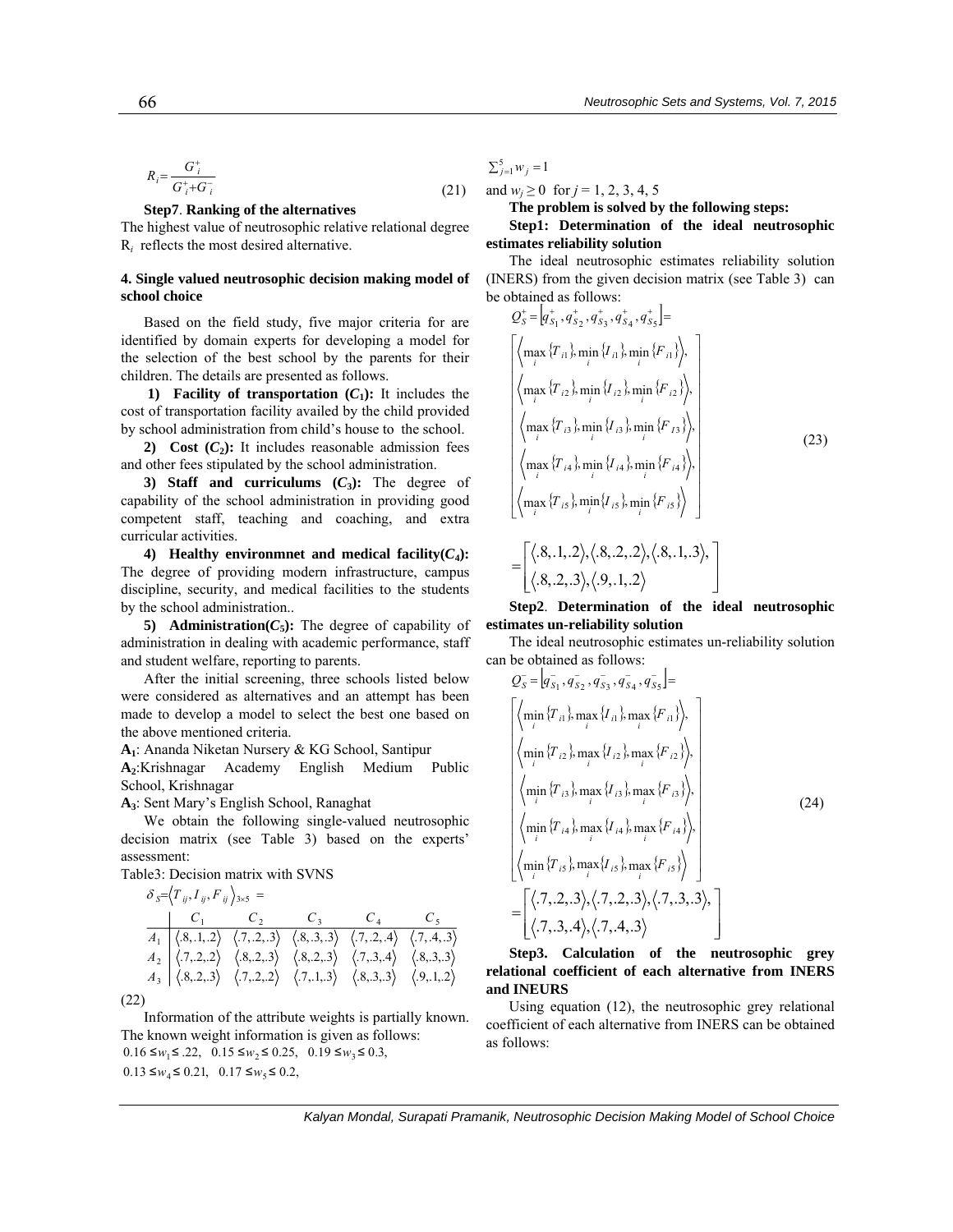$$
\left\langle G_{ij}^{+}\right\rangle_{3\times5} =
$$
\n
$$
\begin{bmatrix}\n1.0000 & 0.5692 & 0.4805 & 0.5692 & 0.3333 \\
0.5692 & 0.6491 & 0.6491 & 0.5211 & 0.4253 \\
0.5692 & 0.6491 & 0.6491 & 0.6491 & 1.0000\n\end{bmatrix}
$$
\n(25)

and from equation (13), the neutrosophic grey relational coefficient of each alternative from INEUS is obtained as follows:

$$
\left\langle G_{ij}^{-} \right\rangle_{3\times5} =
$$
\n
$$
\begin{bmatrix}\n0.5211 & 1.0000 & 0.6491 & 0.6411 & 1.0000 \\
0.6411 & 0.6411 & 0.5692 & 1.0000 & 0.5692 \\
0.6411 & 0.6411 & 0.4805 & 0.5692 & 0.3333\n\end{bmatrix}
$$
\n(26)

# **Step4. Determination of the weights of attribute**

**Case1.** Using the model (*Model-1a*) and (*Model-2b*), the single objective LPP models is formulated as follows:

```
Case1a: 
 Min z
+
Subject to, 
0.4308w_2+0.5195w_3+0.4308w_4+0.6667w_5 \leq z^+;
0.4308w_1+0.3509w_2+0.3509w_3+0.4789w_4+0.5747w_5 \leq z^+;
0.4308w_1+0.3509w_2+0.3509w_3+0.3509w_4 \leq z^+;
0.16 \leq w_1 \leq 0.22;
0.15 \leq w_2 \leq 0.25;
0.19 \leq w_3 \leq 0.30;
0.13≤w4 ≤0.21; 
0.17≤w<sub>5</sub>≤0.20;
w_1+ w_2+ w_3+ w_4+ w_5=1;
w_i \geq 0, j= 1, 2, 3, 4, 5
```
#### Case1b:

```
 Min z
-
Subject to, 
0.4789w_1+0.3509w_3+0.3589w_4 \le z;
0.3509w_1+0.3509w_2+0.4308w_3+0.4308w_5 \le z;
0.3589w_1+0.3509w_2+0.5195w_3+0.4308w_4 +0.6667w_5 \leq z;
0.17 \le w_5 \le .2;0.13 \leq w_4 \leq 0.21;0.19 \le w_3 \le 0.3;
0.15 \leq w_2 \leq 0.25;
0.16 \leq w_1 \leq .22;w_1+ w_2+ w_3+ w_4+ w_5=1;
w_i \geq 0, j=1, 2, 3, 4, 5
```
After solving Case1a and Case1b separately, we obtain the solution set  $W^+$  = (0.1602, 0.15, 0.30, 0.21, 0.1798), *W*  $= (0.16, 0.15, 0.30, 0.21, 0.18)$  Therefore, the obtained weight vector of criteria is *W* = (0.1601, 0.15, 0.30, 0.21, 0.1799).

## **Step5. Determination of the degree of neutrosophic grey relational co-efficient (NGRC) of each alternative from INERS and INEUS.**

The required neutrosophic grey relational co-efficient of each alternative from INERS is determined using equation (19). Tthe corresponding obtained weight vector W for Case-1 and Case-2 is presented in the Table 4. Similarly, the neutrosophic grey relational co-efficient of each alternative from INEURS is obtained with the help of equation (20) (see the Table 4).

## **Step6. Calculation of the neutrosophic relative relational degree (NRD**)

Neutrosophic relative degree (NRD) of each alternative from INERS is obtained with the help of equation (21) (see the Table 4).

Table4: Ranking of the alternatives

| Weight vector           | (0.1601, 0.15, 0.30, 0.21, |
|-------------------------|----------------------------|
|                         | 0.1799                     |
| <b>NGRC from INERS</b>  | (0.5691, 0.5692, 0.6994)   |
| <b>NGRC from INEURS</b> | (0.7427, 0.6820, 0.5224)   |
| <b>NRD from INERS</b>   | (0.4338, 0.4549, 0.5724)   |
| <b>Ranking Result</b>   | $R_3 > R_2 > R_1$          |
| <b>Selection</b>        | $\mathbf{R}_3$             |

#### **Step7. Ranking of the alternatives**

From Table4, we observe that  $R_3 > R_2 > R_1$  i.e. Sent Mary's English School, Ranaghat (*A***3**) is the best school for admission of children.

### **Conclusion**

In this paper, we showed the application of single valued neutrosophic decision making model on school choice based on hybridization of grey system theory and single valed neutrosophic set. Five criteria are used to modeling the school choice problem in neutrosophic environment which are realistic in nature. New criterion can be easily incorporated in the model for decision making if it is needed. Application of the single-valued neutrosophic multiple attribte decision-making in real life problems helps the people to take a correct decision from the available alternatives in grey and neutrosophic hybrid environment. The concept presented in this paper can also be easily extended when the weight information are incomplete.

#### **Acknowledgements**

The authors would like to acknowledge the constructive comments and suggestions of the anonymous referees.